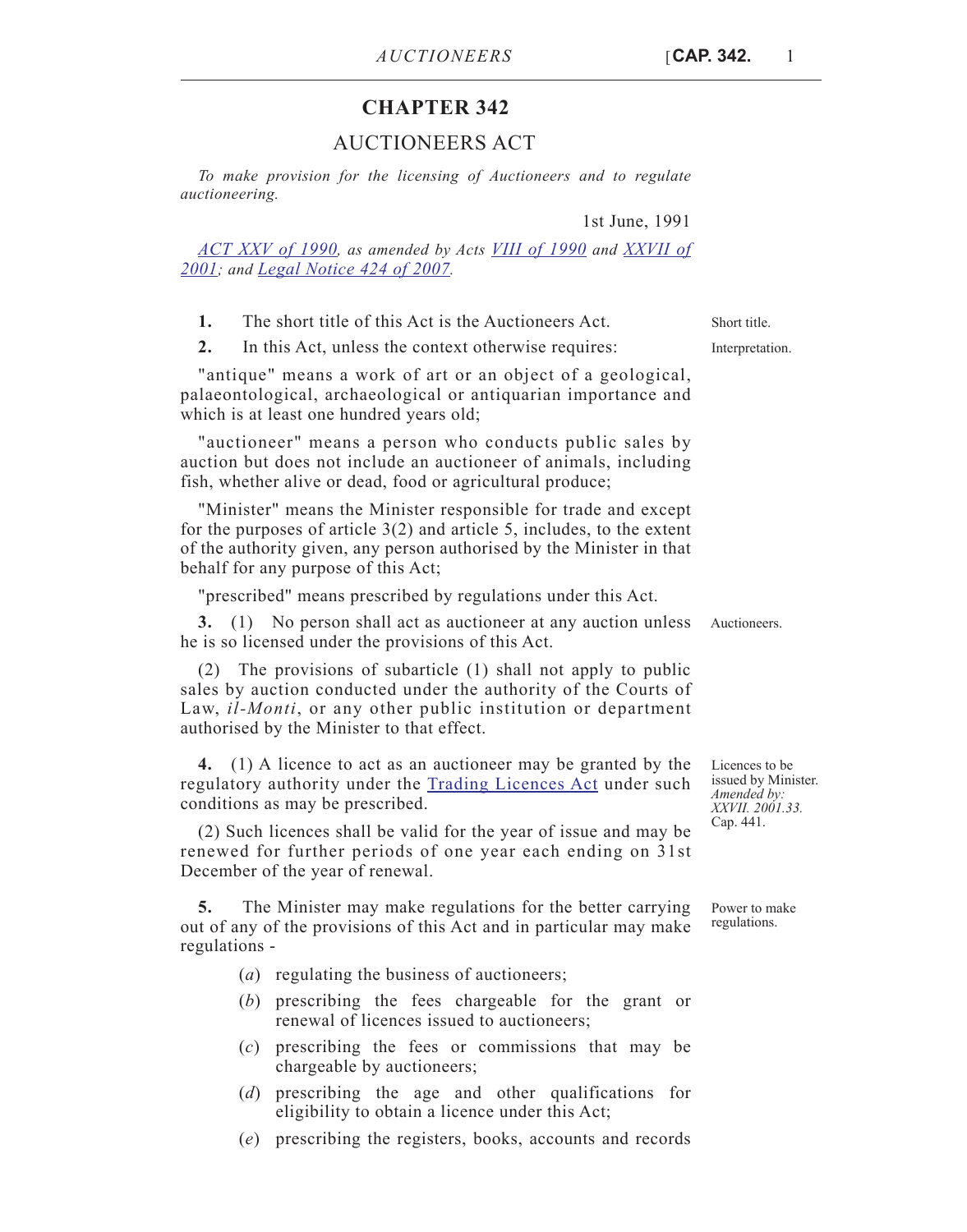2 **CAP. 342.**]*AUCTIONEERS*

that shall be kept by auctioneers, the form and manner in which such documents shall be kept, and providing for inspections thereof;

- (*f*) prescribing the requirements of notices of auctions;
- (*g*) providing for inspections of any premises used by auctioneers for or in connection with their business;
- (*h*) prescribing the duties of auctioneers and the notices to be given by them in respect of any antique to be sold by auction;
- (*i*) prescribing any other matter that may be necessary for giving effect to the provisions of this Act.

**6.** Any person who contravenes any of the provisions of this Act or any regulation made thereunder, or infringes any condition imposed in any licence under this Act shall, unless the act constitutes a more serious offence under any other law, be guilty of an offence against this Act and shall for each offence be liable on conviction by the Court of Magistrates, to a fine (*multa*) of not less than one hundred and sixteen euro and forty-seven cents (116.47) but not exceeding one thousand and one hundred and sixty-four euro and sixty-nine cents (1,164.69); and the court may, in addition to such penalty, order the suspension or revocation of any licence granted under this Act or that such offender be disqualified temporarily or permanently from holding any such licence.

**7.** An auctioneer shall be responsible for the safe and proper keeping of any article placed in his custody with him for sale by auction, from the time it is passed into his custody by the seller until the time it is collected from him by a buyer or returned to the seller if unsold, and shall make good any breakage, damage or loss of any such item occurring during the time that it is in the custody of the auctioneer, if such breakage, damage or loss has occurred due to the auctioneer's negligence, imprudence or omission.

**8.** (1) An auctioneer shall be responsible for the correctness of the contents of any catalogue used for the purpose of an auction and for the correctness of any description of the goods to be sold by auction which he may give even verbally during an auction.

(2) Without prejudice to any civil or other liability of the auctioneer if within a period of one month from the last day of the auction an item sold at an auction is found to be not according to the description shown in the catalogue or otherwise given by the auctioneer, the auctioneer shall on a request by the buyer refund to the buyer the full amount paid for the article together with any fee or commission that may have been paid by the buyer. An action by a buyer who shall have made a request to an auctioneer within the time mentioned in this subarticle, to enforce the rights granted to him by this subarticle, must be brought not later than three months from the date of the said request, which term may not be interrupted or suspended.

Other laws. **9.** The provisions of this Act shall not be deemed to exempt any person from any requirement or liability imposed by or under any other law.

Offences and penalties. *Amended by: VIII. 1990.3; L.N. 424 of 2007.*

Liability of auctioneer for articles placed in his custody.

Auctioneer's responsibility in respect of description of goods to be sold by auction.